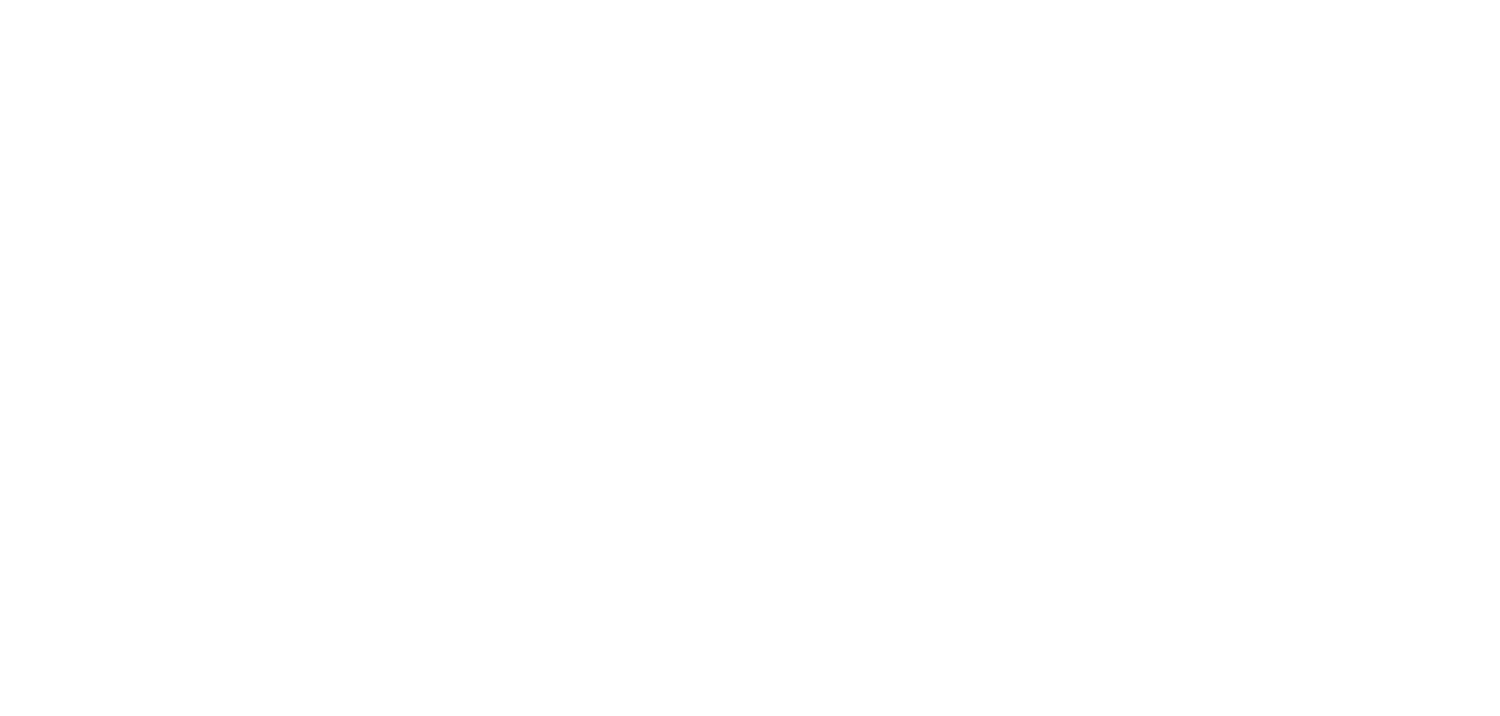#### **The product in this container is diluted as directed**  Ready-To-Use

**on the concentrated product label.** 



G ECOLOGO

*Limpiar con un trapo o enjuagar*

### Maximo **Lavender All-Purpose Cleaner** *Lavanda y Limpiador Multi-Proposito* **9513**

*Aplicar a la superficie*



**KEEP OUT OF REACH OF CHILDREN FOR INDUSTRIAL AND INSTITUTIONAL USE ONLY MADE IN U.S.A. | HECHO EN EEUU.**

#### **DIRECTIONS**

Apply solution to surface, allow to soak a few minutes, scrub as needed, then rinse thoroughly or air dry.

*DO NOT USE on porous surfaces such as leather or wood, or on enameled or varnished surfaces. Before using this product in a federally inspected food processing operation, all food and packaging equipment must be removed from the room or carefully protected. After the use of this product, all affected surfaces must be thoroughly rinsed with potable water.*

#### **INSTRUCCIONES**

Aplique la solución sobre la superficie, permita remojar por unos minutos, cepille si es necesario y luego enjuague bien o dejar secar al aire.

*NO USAR en superficies porosas como la piel o madera, ni usar en superficies barnizadas o pintadas con esmaltes. Antes de usar este producto en operaciones de procesamiento de alimentio u equipo de empaques del área tratado con abundante agua potable.*

**Wash hands thoroughly after use. Get medical attention if symptoms appear.**  *Refer to concentrated product label and SDS for complete safety and use instructions.*

**Lavarse las manos concienzudamente tras la manipulación. Si existen síntomas, acudir al médico.***Consulte la etiqueta del producto concentrado y la Hoja de Datos de Seguridad (SDS) para obtener las instrucciones seguras de uso.*





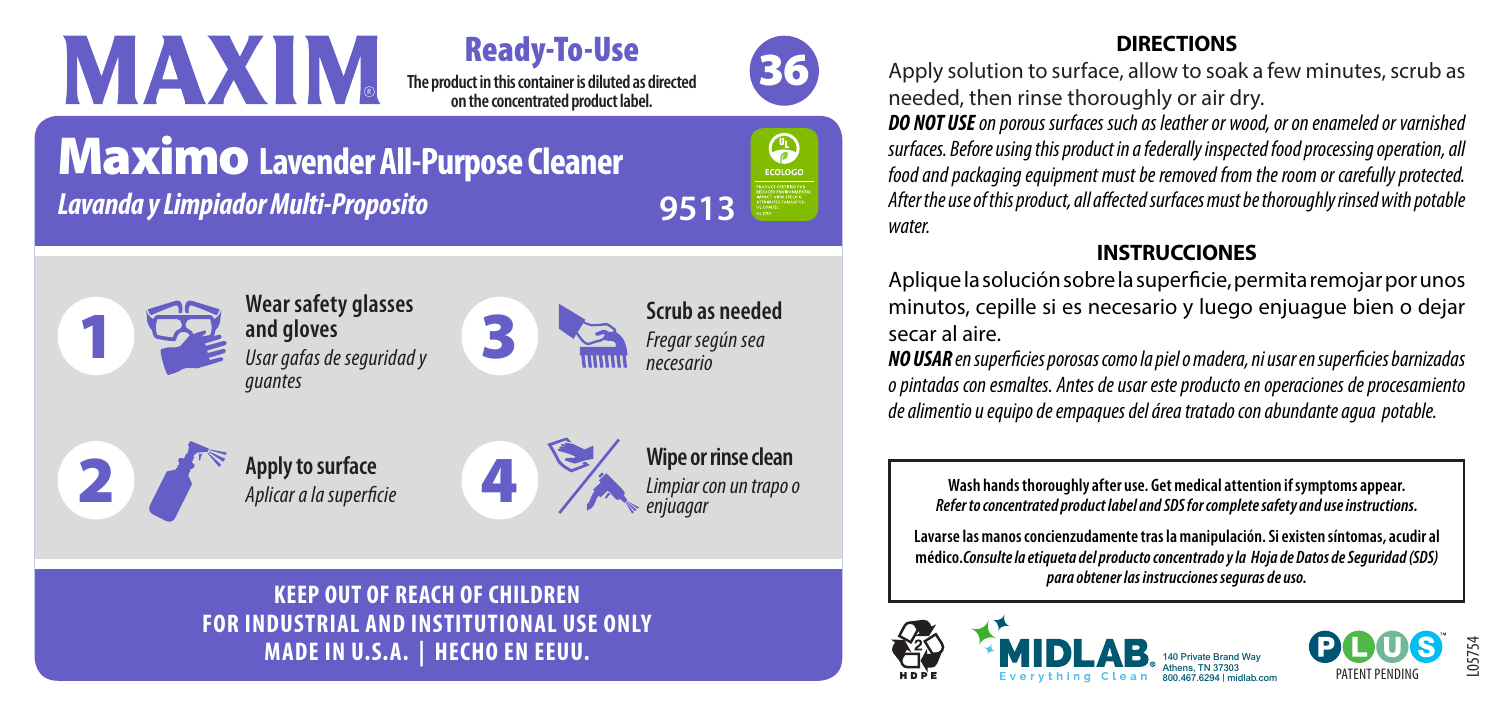**The product in this container is diluted as directed on the concentrated product label.**  Ready-To-Use



ECOLOGO

*Limpiar con un trapo o* 

*enjuagar*

#### **DIRECTIONS**

Apply solution to surface with a mop, cloth, sponge, sprayer, pressure washer, or automatic scrubber. Allow to soak for a few minutes, scrub as needed, then wipe or rinse clean.

#### **INSTRUCCIONES**

Aplique la solución sobre las superficies usando un trapeador, esponja, rociador, lavador a presión o cepillo automático. Permita que la solución remoje por unos minutos, cepille según sea necesario, luego enjuague bien.

**Wash hands thoroughly after use. Get medical attention if symptoms appear.**  *Refer to concentrated product label and SDS for complete safety and use instructions.*

**Lavarse las manos concienzudamente tras la manipulación. Si existen síntomas, acudir al médico.***Consulte la etiqueta del producto concentrado y la Hoja de Datos de Seguridad (SDS) para obtener las instrucciones seguras de uso.*





**2** *Apply to surface*<br>*Aplicar a la superficie* 1 **Wipe or rinse clean Scrub as needed** *Fregar según sea necesario* **Wear safety glasses and gloves** *Usar gafas de seguridad y guantes*  3

*Limpiador Quita Grasa Concentrado* **9523**

**KEEP OUT OF REACH OF CHILDREN FOR INDUSTRIAL AND INSTITUTIONAL USE ONLY MADE IN U.S.A. | HECHO EN EEUU.**

*Aplicar a la superficie*

Powerball **Cleaner / Degreaser**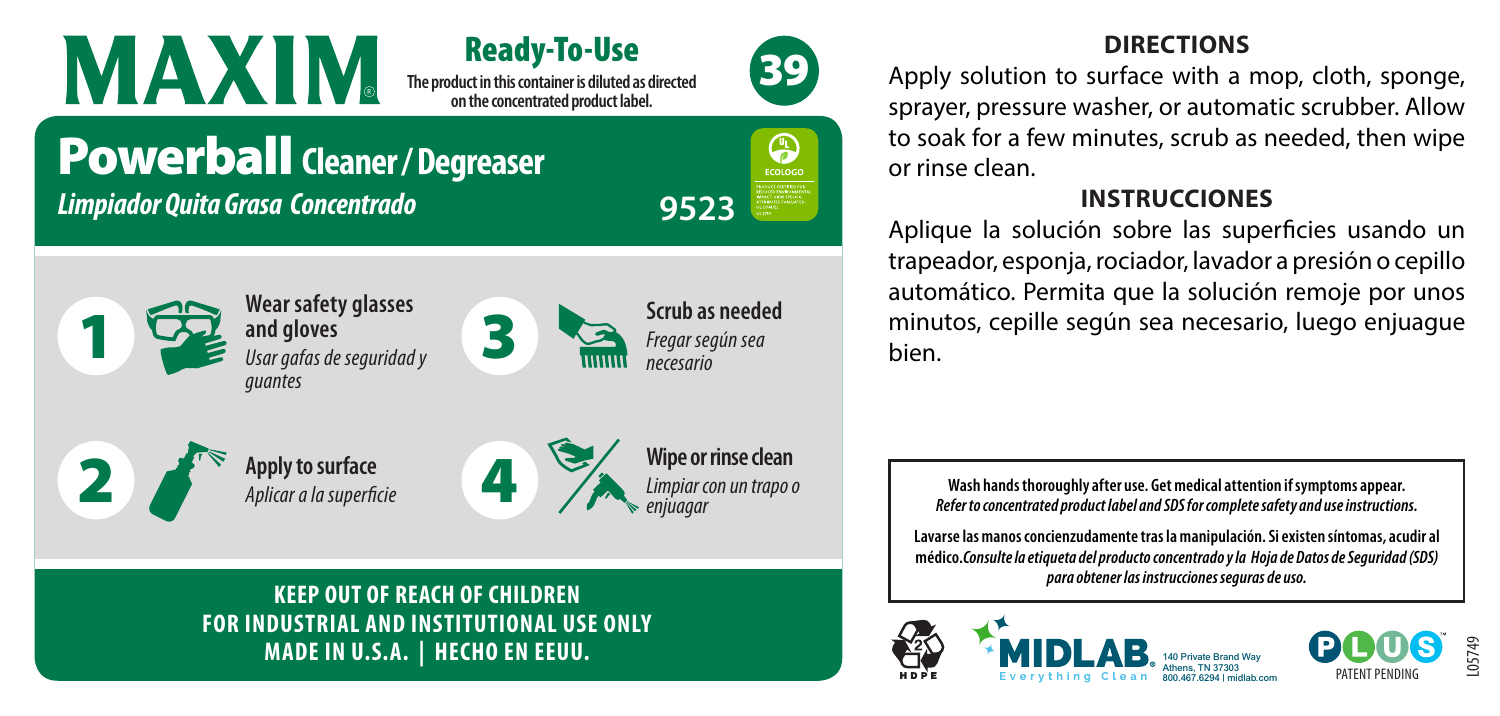#### **The product in this container is diluted as directed on the concentrated product label.**  Ready-To-Use

3

### Sparkle **Glass Cleaner** *Limpiador de Cristales Concentrado*







**Squeegee surface dry** *Seque la superficie con el limpiacristales*



1





**KEEP OUT OF REACH OF CHILDREN FOR INDUSTRIAL AND INSTITUTIONAL USE ONLY MADE IN U.S.A. | HECHO EN EEUU.**

#### **DIRECTIONS**

**CLEANING WITH A SQUEEGEE:**Apply solution to surface with sprayer, brush, cloth or sponge. Working from top to bottom, squeegee surface dry with a series of overlapping strokes.

**CLEANING WITH A CLOTH OR SPONGE:**Apply solution with sprayer, brush, cloth or sponge. Remove soils by wiping glass with a clean, soft absorbent cloth. Turn cloth frequently. For heavily soiled surfaces, follow by wiping with a second clean cloth. Launder cloths for reuse.

#### **INSTRUCCIONES**

**USANDO UNA PLUMILLA LIMPIA CRISTALES:** Aplique la solución sobre la superficie con un rociador, cepillo, paño o esponja. De arriba a abajo, limpie la superficie y seque usando la plumilla.

**USANDO UN PAÑO O ESPONJA:**Aplique la solución con un rociador, cepillo, paño o esponja. Elimine la suciedad del cristal utilizando un paño limpio, suave y absorbente. Para superficies muy sucias, limpie por segunda vez con un paño limpio. Lave los paños para que sean usados nuevamente.

**Wash hands thoroughly after use. Get medical attention if symptoms appear.**  *Refer to concentrated product label and SDS for complete safety and use instructions.*

**Lavarse las manos concienzudamente tras la manipulación. Si existen síntomas, acudir al médico.***Consulte la etiqueta del producto concentrado y la Hoja de Datos de Seguridad (SDS) para obtener las instrucciones seguras de uso.*